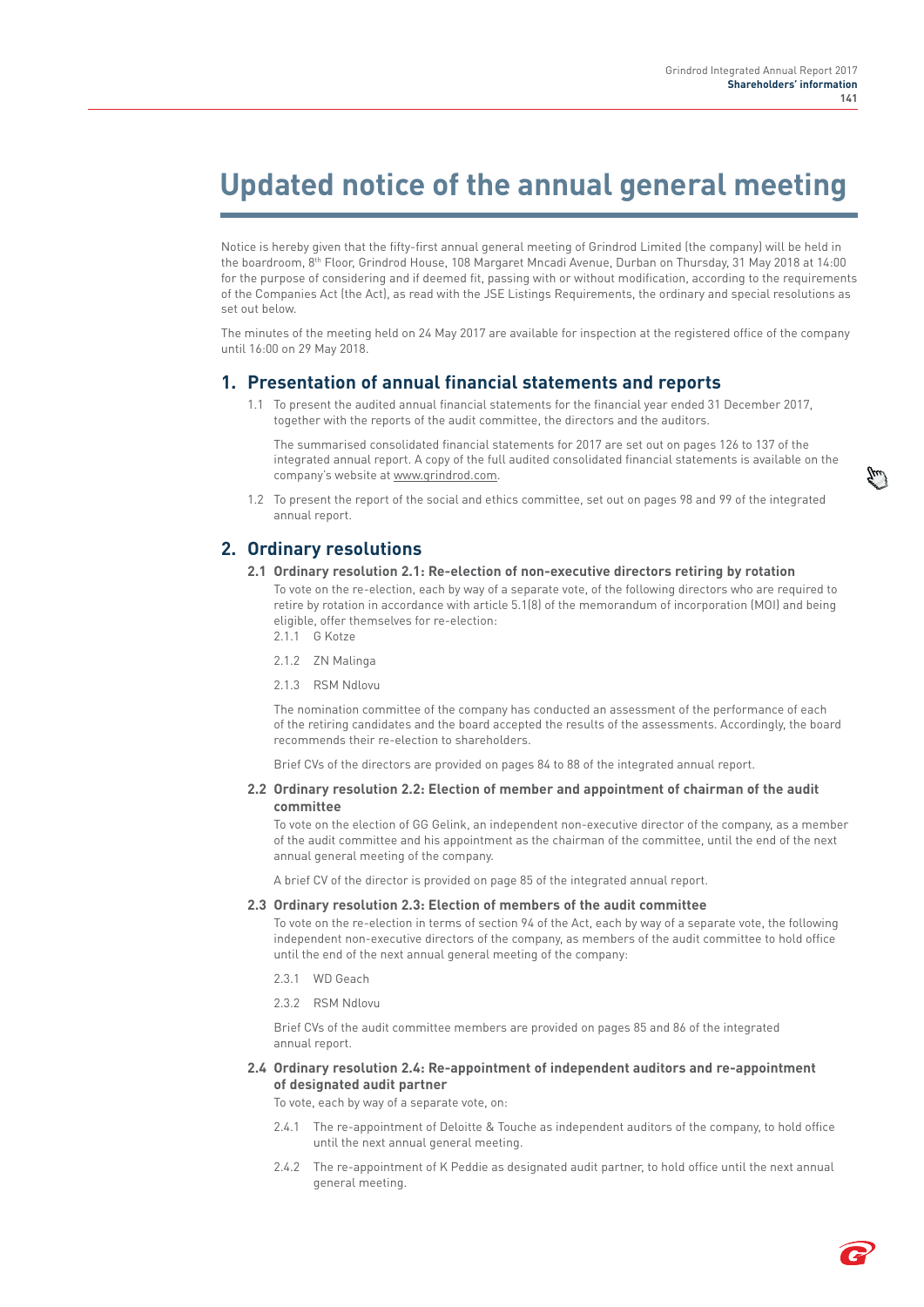# **Updated notice of the annual general meeting** continued

# **2. Ordinary resolutions (continued)**

#### **2.4 Ordinary resolution 2.4: Re-appointment of independent auditors and re-appointment of designated audit partner (continued)**

The audit committee nominated Deloitte & Touche to be independent auditors of the company and K Peddie to be designated audit partner and accordingly recommends that Deloitte & Touche and K Peddie be appointed as independent auditors and designated audit partner, respectively.

#### **2.5 Ordinary resolution 2.5: General authority to directors to allot and issue ordinary shares**

That, as an ordinary resolution, and subject to the provisions of the Act and the JSE Listings Requirements, from time to time, that the directors of the company be and are hereby authorised, as a general authority and approval, to allot and issue, for such purposes and on such terms as they may in their discretion determine, ordinary shares in the authorised but unissued share capital of the company up to a maximum of ten percent of the number of ordinary shares in issue on the date of passing this resolution.

#### *Explanatory Note*

The reason for proposing ordinary resolution number 2.5 above is to seek a general authority and approval for the directors to allot and issue ordinary shares in the authorised but unissued share capital of the company, up to ten percent of the number of ordinary shares of the company in issue at the date of passing this resolution, in order to enable the company to take advantage of business opportunities which might arise in the future.

In order for ordinary resolution number 2.5 above to be approved, it must be supported by more than fifty percent of the voting rights exercised.

#### **2.6 Ordinary resolution 2.6 of 75 percent: General authority to issue shares for cash**

That, as an ordinary resolution, and subject to ordinary resolution number 2.5 above being passed, the directors of the company be and are hereby authorised, in accordance with the Act and the JSE Listings Requirements, to allot and issue for cash, on such terms and conditions as they may deem fit, all or any of the ordinary shares in the authorised but unissued share capital of the company, which they shall have been authorised to allot and issue in terms of ordinary resolution number 2.5 above, subject to the following conditions:

- This authority is valid until the company's next annual general meeting, provided that it will not extend beyond fifteen months from the date that this authority is given;
- The ordinary shares, which are the subject of the issue for cash, must be of a class already in issue, or where this is not the case, must be limited to such securities or rights that are convertible into or represent options in respect of a class already in issue;
- Any such issue will be made only to 'public shareholders' as defined in the JSE Listings Requirements and not to related parties, unless the JSE otherwise agrees;
- The number of shares issued for cash will not in aggregate exceed ten percent of the company's listed ordinary shares (excluding treasury shares) as at the date of the notice of AGM, such number being 751 934 919 ordinary shares in the company's issued share capital;
- Any ordinary shares issued under this authority during the period of its validity must be deducted from the above number of ordinary shares and the authority shall be adjusted accordingly to represent the same allocation ratio on the event of a sub-division or consolidation of equity securities during the same period;
- The maximum discount permitted at which ordinary shares may be issued is ten percent of the weighted average traded price on the JSE of those shares over the thirty business days prior to the date that the price of the issue is agreed between the company and the party subscribing for the securities; and
- An announcement giving full details, including the number of shares issued, the average discount to the weighted average traded price of the shares over the thirty business days prior to the date the company agrees to issue the shares and the impact on net asset value, net tangible asset value, earnings and (if applicable) diluted earnings and headline earnings per share, will be published at the time of any issue representing, on a cumulative basis within one financial year, five percent or more of the number of shares in issue prior to such issue.

#### *Explanatory Note*

The reason for proposing ordinary resolution number 2.6 is that the directors consider it advantageous to have the authority to issue ordinary shares for cash in order to enable the company to take advantage of any business opportunity which might arise in the future. At present, the directors have no specific intention to use this authority, and the authority will thus only be used if circumstances are appropriate.

In order for ordinary resolution 2.6 to be approved, it must be supported by more than seventy-five percent of the voting rights exercised.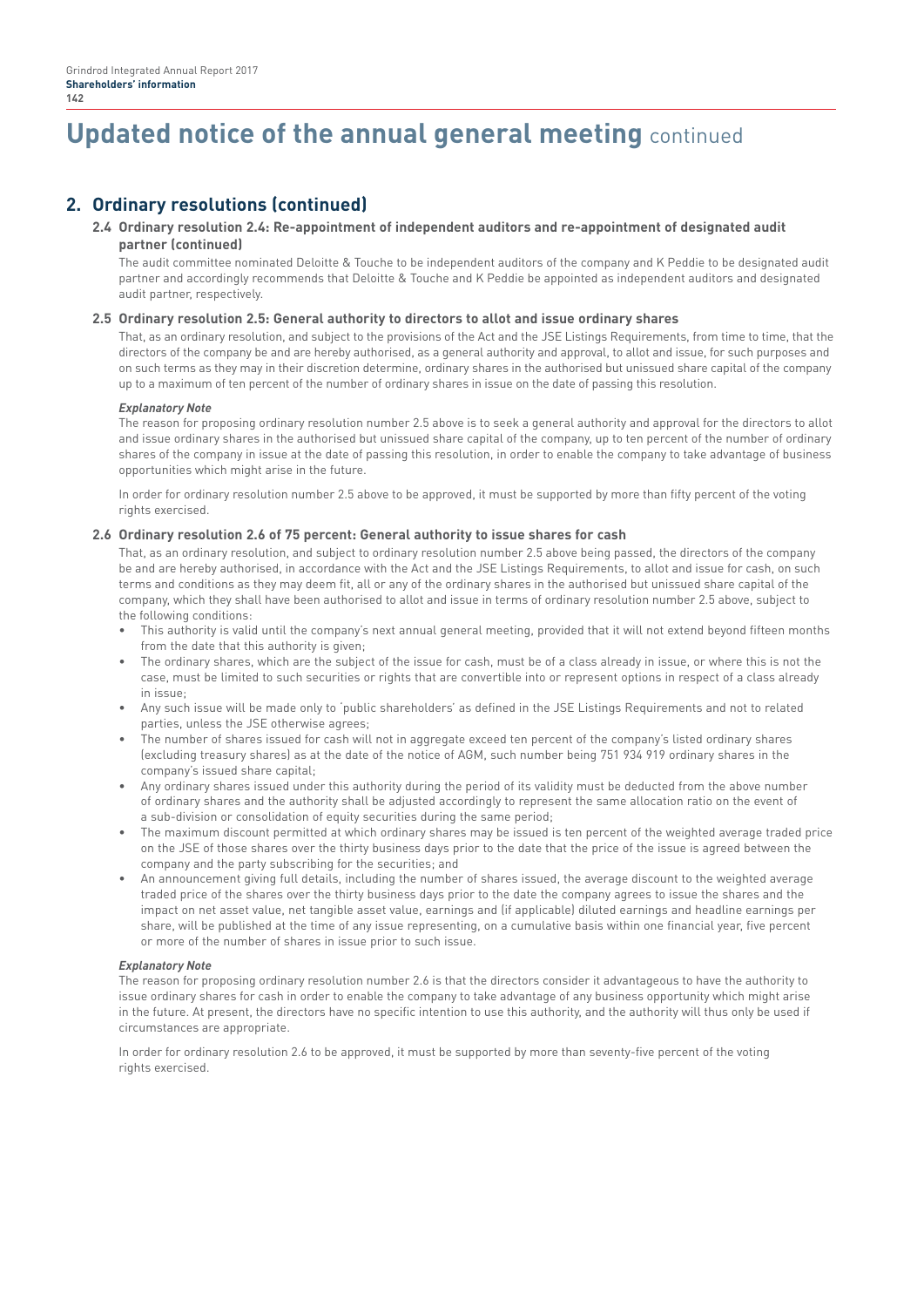## **3. Special resolutions**

### **3.1 Special resolution 3.1: Approval of non-executive directors' fees**

That the fees payable to the non-executive directors of the company, members and chairmen of board committees for the year 1 July 2018 to 30 June 2019, as set out below, be approved.

|                               | Member/Directors/Chairman   | Present  | Proposed             |
|-------------------------------|-----------------------------|----------|----------------------|
| <b>Board of directors</b>     | Chairman                    | R902 000 | R956 000             |
|                               | Lead independent director   | R580 000 | R700 000             |
|                               | Non-executive director      | R290 000 | R350 000             |
| <b>Audit committee</b>        | Chairman                    | R232 500 | R246 000             |
|                               | Member                      | R129 000 | R136 000             |
| <b>Investment committee</b>   | Chairman                    | Nil      | Nil                  |
|                               | Standing member             | R86 000  | R91 000              |
|                               | Ad-hoc member (per meeting) | R21 500  | R22 000              |
| <b>Nomination committee</b>   | Chairman                    | R129 000 | R136 000             |
|                               | Member                      | R71 000  | R75 000              |
| <b>Remuneration committee</b> | Chairman                    | R129 000 | R136 000             |
|                               | Member                      | R71 000  | R75 000              |
| <b>Risk committee</b>         | Chairman                    | R155 000 | R <sub>164</sub> 000 |
|                               | Member                      | R86 000  | R91 160              |
| Social and ethics committee   | Chairman                    | R108 500 | R115 500             |
|                               | Member                      | R65 500  | R69 000              |

The remuneration committee evaluated the fees for non-executive directors of the company, and members and chairmen of board committees. Factors such as the increased responsibilities of non-executive directors as a result of more stringent legal and corporate governance requirements, benchmarking against industry peers and market trends were taken into consideration when the remuneration committee recommended the above fees to the board. The board accepted the recommendations of the committee and accordingly recommends the above fees for approval by the shareholders in terms of section 66(9) of the Act.

#### **3.2 Special resolution 3.2: General authority to provide financial assistance in terms of section 44 of the Act**

That, as a general approval, the directors of the company be and are hereby authorised, to the extent required by the Act, and subject to compliance with the requirements of the company's MOI and the JSE Listings Requirements (each as presently constituted and as amended from time to time), to provide direct or indirect financial assistance, including by way of loan, guarantee, the provision of security or otherwise, to any of its present or future subsidiaries and/or any other company or entity that is or becomes related or inter-related to the company or any of its subsidiaries, and/or to any member of such subsidiary or related or inter-related company or entity, for the specific purpose of or in connection with, the subscription of any option or securities issued or to be issued by the company or a related entity, provided that the board has applied the solvency and liquidity tests as set out in section 4 of the Act and the terms of the proposed financial assistance is fair and reasonable to the company.

#### **3.3 Special resolution 3.3: General authority to provide financial assistance in terms of section 45 of the Act**

That, as a general approval, the directors of the company be and are hereby authorised, subject to the provisions of section 45 of the Act, compliance with the requirements of the company's MOI, the JSE Listings Requirements (each as presently constituted and as amended from time to time) and any other applicable laws that may exist from time to time, to provide direct or indirect financial assistance ('financial assistance' will herein have the meaning attributed to it in section 45(1) of the Act) that the board of directors of the company may deem fit, to any related or inter-related company or to any juristic person who is a member of or related to any such companies ('related' and 'inter-related' will herein have the meaning so attributed in section 2 of the Act) on the terms and conditions that the board of directors of the company may determine from time to time.

#### **3.4 Special resolution 3.4: Repurchase of the company's ordinary shares**

That, as a general approval, the directors of the company be and they are hereby authorised, subject to the provisions of section 48, read with section 46 of the Act and of the JSE Listings Requirements, to approve the purchase by the company of its own ordinary shares, and the purchase of ordinary shares in the company by any of its subsidiaries, upon such terms and conditions and in such amounts as the board may from time to time determine, provided that:

- the acquisition of the ordinary shares must be effected through the order book operated by the JSE trading system and done without any prior understanding or arrangement between the company and the counterparty;
- (ii) this general authority shall only be valid until the earlier of the company's next annual general meeting or the expiry of a period of fifteen months from the date of passing of this special resolution;
- (iii) in determining the price at which the company's ordinary shares are acquired in terms of this general authority, the maximum premium at which such ordinary shares may be acquired will be ten percent of the weighted average of the market value at which such ordinary shares are traded on the JSE, as determined over the five trading days immediately preceding the date on which the transaction is effected;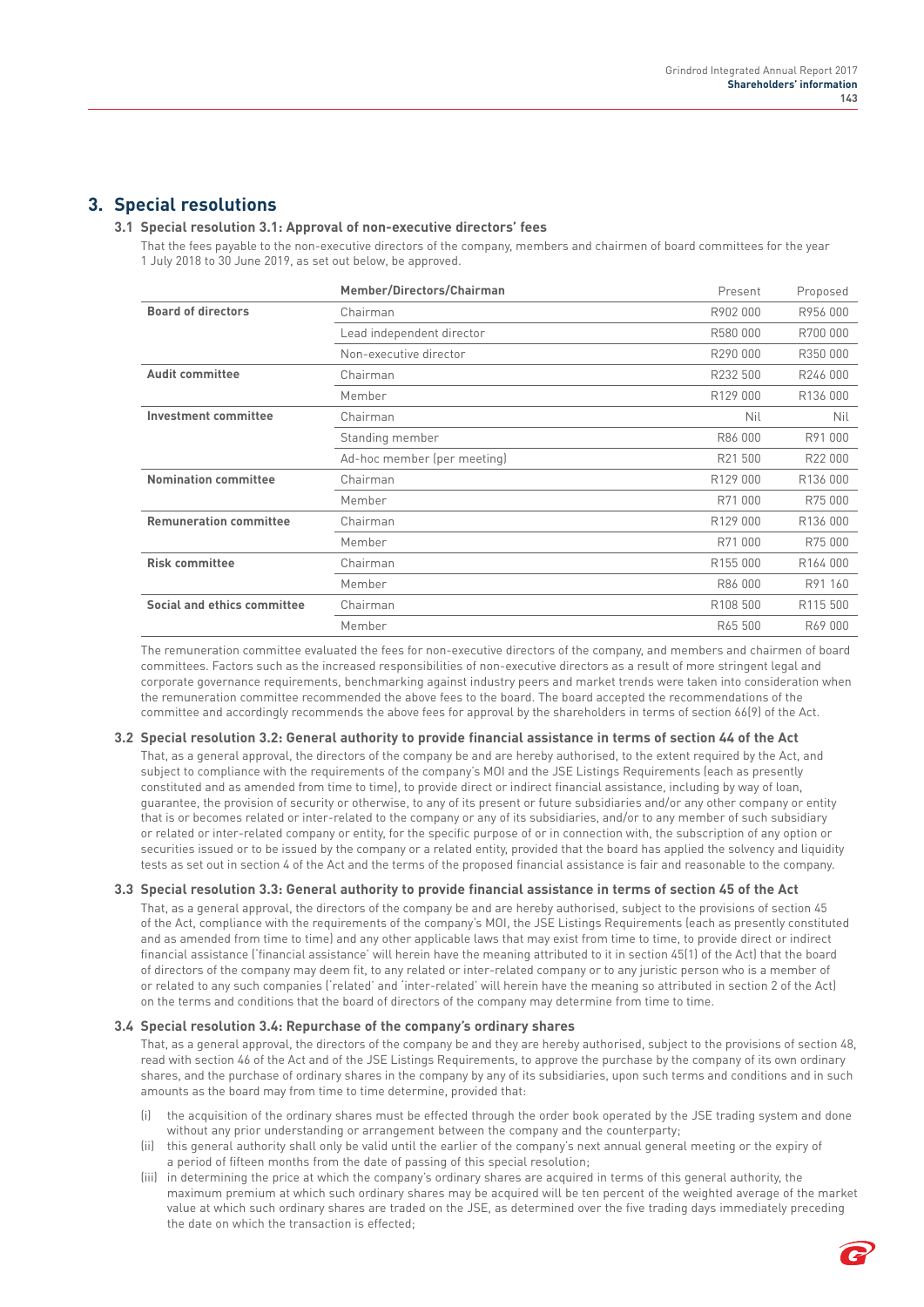# **Updated notice of the annual general meeting** continued

# **3. Special resolutions (continued)**

#### **3.4 Special resolution 3.4: Repurchase of the company's ordinary shares (continued)**

- (iv) the acquisitions of ordinary shares in the aggregate in any one financial year may not exceed twenty percent of the company's issued ordinary share capital;
- (v) the company may only effect the repurchase once a resolution has been passed by the board confirming that the board has authorised the repurchase, that immediately after the repurchase the company would satisfy the solvency and liquidity tests, and that since this was done there have been no material changes to the financial position of the group;
- (vi) the company or its subsidiaries may not acquire ordinary shares during a prohibited period as defined in paragraph 3.67 of the JSE Listings Requirements, unless a repurchase programme is in place where dates and quantities of shares to be traded during the prohibited period are fixed and full details of the programme have been disclosed in an announcement over SENS prior to the commencement of the prohibited period;
- (vii) an announcement, containing full details of acquisitions in accordance with section 5.79 of the JSE Listings Requirements, will be published once the company has cumulatively repurchased three percent of the number of the ordinary shares in issue at the time this general authority is granted (initial number), and for each three percent in aggregate of the initial number acquired thereafter; and
- (viii) at any point in time, the company may only appoint one agent to effect any acquisition/s on its behalf.

#### *Adequacy of working capital*

At any time that the repurchase contemplated in this resolution is to take place, the board will ensure that, after considering the effect of the maximum repurchase and for a period of twelve months thereafter:

- (i) the company and the group will be able to pay their debts as they become due in the ordinary course of business for the period of twelve months after the date of notice of the annual general meeting;
- (ii) the consolidated assets of the company and the group, fairly valued in accordance with International Financial Reporting Standards (IFRS), will be in excess of the consolidated liabilities of the company and the group for the period of twelve months after the date of notice of the annual general meeting;
- (iii) the issued share capital and reserves of the company and the group will be adequate for the purpose of the ordinary business of the company and the group for the period of twelve months after the date of notice of the annual general meeting; and
- (iv) the working capital available to the company and the group will be adequate for the purposes of the business of the company and the group for the period of twelve months after the date of notice of the annual general meeting.

#### *Disclosure*

The directors of the company has no specific intention at present for the company or its subsidiaries to repurchase any of the shares of the company as contemplated in this special resolution number 3.4 but considers that such a general authority should be put in place should an opportunity present itself to do so during the year, which is in the best interests of the company and its shareholders.

The directors, whose names are set out on pages 84 to 88 of the integrated annual report, collectively and individually accept full responsibility for the accuracy of information pertaining to this special resolution number 3.4 and certify that to the best of their knowledge and belief there are no other facts, the omission of which would make any statement false or misleading, and that they have made all reasonable enquiries in this regard, and that this resolution contains all information required by law and the JSE Listings Requirements.

The following additional information, some of which appears elsewhere in the integrated annual report of which this notice forms part, is provided in terms of section 11.26 of the JSE Listings Requirements for purposes of the general authority contemplated above:

- Major beneficial shareholders page 139 of the integrated annual report;
- Directors' interests in shares page 105 of the integrated annual report;
- Share capital of the company page 131 of the integrated annual report.

Other than the facts and developments reported on in the integrated annual report, there have been no material changes to the financial or trading position of the company and its subsidiaries since 31 December 2017 and the issuing of this notice to shareholders (see page 123 of this report).

## **4. Non-binding advisory vote**

#### **4.1 Confirmation of the group remuneration policy**

That, as a non-binding advisory vote, the company's remuneration policy as set out in the remuneration report on page 107 of the integrated annual report be and is hereby confirmed.

#### **4.2 Confirmation of the group implementation report**

That, as non-binding advisory vote, the company's implementation report as set out in the remuneration report on pages 110 to 116 of the integrated annual report be and is hereby confirmed.

In terms of the King Report on Governance for South Africa, 2016 (King IV), separate non-binding advisory votes should be put to the shareholders relating to the group remuneration policy and implementation report. The votes allow the shareholders to express their views on the remuneration policy and the implementation report adopted and implemented, but is not binding on the company.